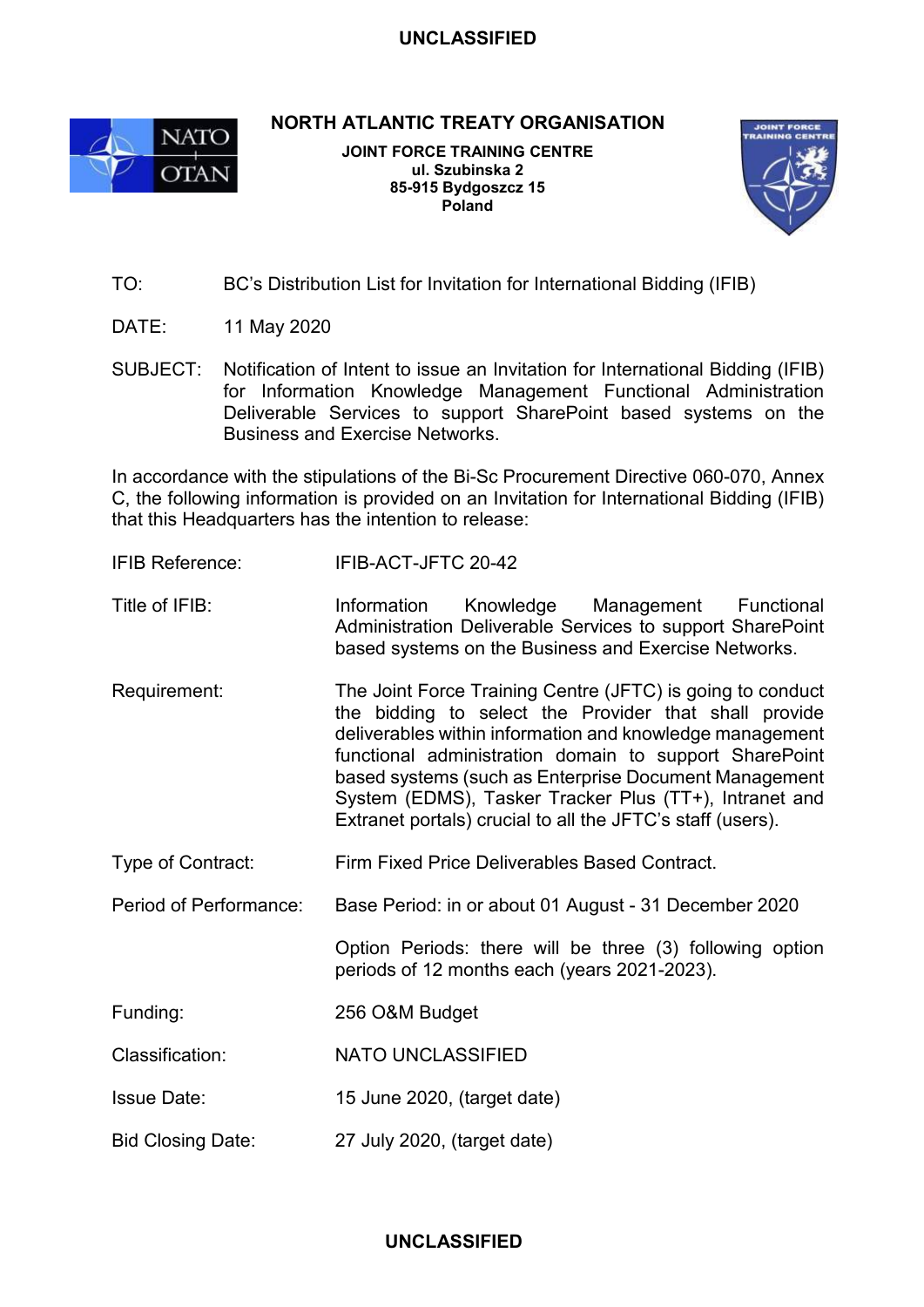## **UNCLASSIFIED**

| Eligibility:          | Governmental or commercial entities that originate or are<br>chartered/incorporated within NATO-member nations.<br>Contractor personnel performing services under the<br>contract must be citizens of a NATO nation, having<br>appropriate professional training and experience in related<br>field(s), and meet applicable criteria for personal security<br>clearance. |
|-----------------------|--------------------------------------------------------------------------------------------------------------------------------------------------------------------------------------------------------------------------------------------------------------------------------------------------------------------------------------------------------------------------|
| Delivery location(s): | JFTC, Bydgoszcz, Poland                                                                                                                                                                                                                                                                                                                                                  |

Partial bidding: Partial Bidding is not allowed.

IFIB Documents will be posted on the JFTC Internet site: <http://www.jftc.nato.int/organization/contracting>

This HQ will directly mail this IFIB to all potential bidders. You are hereby invited to nominate, by email or facsimile, before 15 June 2020, the name, full address, point of contact, telephone, facsimile number and e-mail address, of other potential bidders established within your country. This and any other correspondence hereto is to be addressed to:

Joint Force Training Centre BUDFIN Attn: Ryszard Piasecki – Contracting Officer ul. Szubinska 2, 85-915 Bydgoszcz Poland Tel: +0048 261 411 439 Email: [ryszard.piasecki@jftc.nato.int](mailto:ryszard.piasecki@jftc.nato.int)